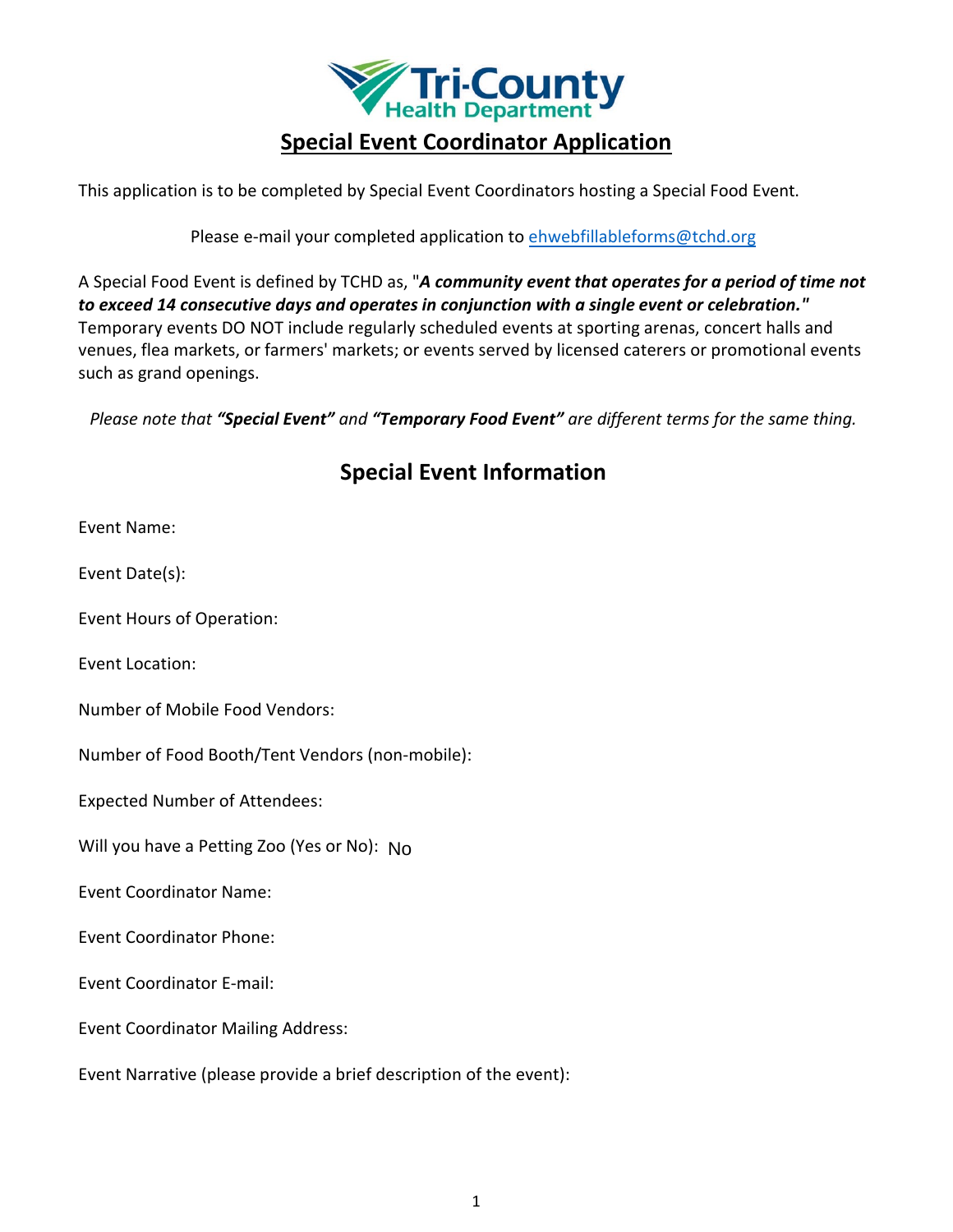# **Vendor Information**

## **If they already have one, please provide a copy of the license for each mobile and nonmobile food vendor.**

| <b>Name of Food</b><br>Vendor | <b>Mobile Unit or</b><br><b>Non-Mobile</b> | <b>Health</b><br><b>Department that</b><br><b>Issued License (if</b><br>a mobile unit) | <b>Vendor Phone</b> | <b>Vendor E-mail</b> |
|-------------------------------|--------------------------------------------|----------------------------------------------------------------------------------------|---------------------|----------------------|
|                               |                                            |                                                                                        |                     |                      |
|                               |                                            |                                                                                        |                     |                      |
|                               |                                            |                                                                                        |                     |                      |
|                               |                                            |                                                                                        |                     |                      |
|                               |                                            |                                                                                        |                     |                      |
|                               |                                            |                                                                                        |                     |                      |
|                               |                                            |                                                                                        |                     |                      |
|                               |                                            |                                                                                        |                     |                      |
|                               |                                            |                                                                                        |                     |                      |
|                               |                                            |                                                                                        |                     |                      |
|                               |                                            |                                                                                        |                     |                      |
|                               |                                            |                                                                                        |                     |                      |
|                               |                                            |                                                                                        |                     |                      |
|                               |                                            |                                                                                        |                     |                      |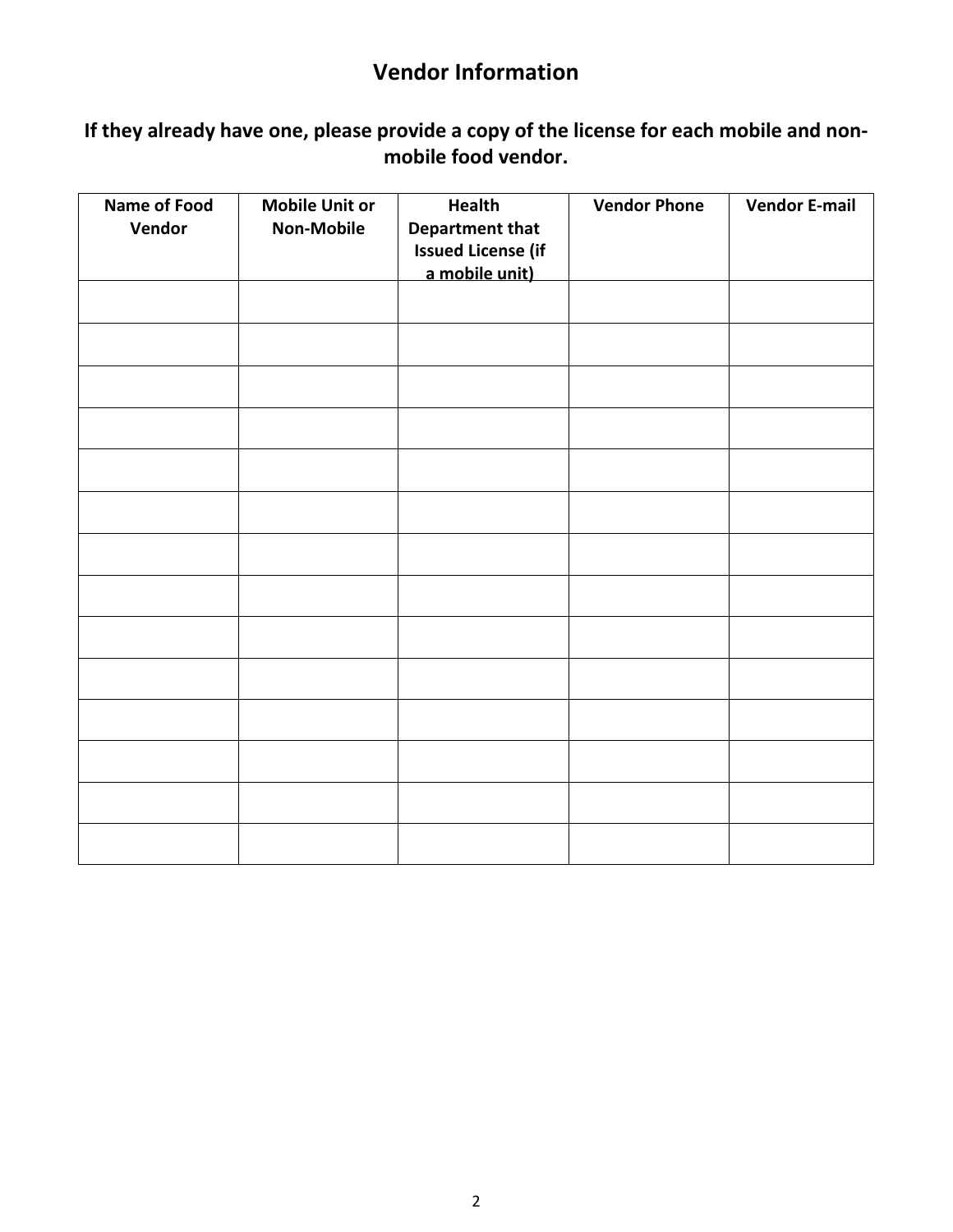# **Important General Information**

- 1. Non-mobile vendors operating a food booth or a tent must obtain a current "Special Event Vendor License" issued by Tri-County health Department (TCHD):
	- a. Per Statute, Special Event Vendor Licenses issued by any other health department will **NOT** be accepted in TCHD's jurisdiction, which includes Adams, Arapahoe and Douglas Counties.
- 2. All Mobile Food Vendors must have a valid "Mobile Food License":
	- a. Mobile food licenses issued by the City and County of Denver are **not** valid outside the City and County of Denver
	- b. A Mobile Food License issued by any Colorado county, other than Denver, will be accepted
	- c. Mobile units shall not expand their operation beyond the scope of their license (mobile units may only operate as mobile units and not additionally as a food tent or food booth)
- 3. Vendors selling the following foods do **NOT** require a food license of any kind:
	- a. Pre-packaged food or drinks
	- b. Pre-packaged ice cream/frozen yogurt novelties (no scooping and no soft serve)
	- c. Hot cocoa/coffee (no ice)
	- d. Whole fruits and vegetables (uncut)
	- e. Popcorn that is plain, seasoned with salt, buttered, or sugared (ex. Kettle corn)
	- f. Cotton Candy
	- g. Samples, sized 2 fluid ounces or less
- 4. The following foods do require a Special Events Vendor License:
	- a. Scooping ice for consumption, includes beverages
	- b. Caramelized nuts, roasted almonds, caramel/candied popcorn (except when commercially prepackaged by a manufacturer)
- 5. All slicing, dicing, chopping, peeling, shredding, mixing, and pre-washing of foods must be done at an approved commissary
- 6. Food prepared, cooked or stored at home is strictly prohibited [\(Cottage Foods](https://www.tchd.org/245/Cottage-Food) are excepted)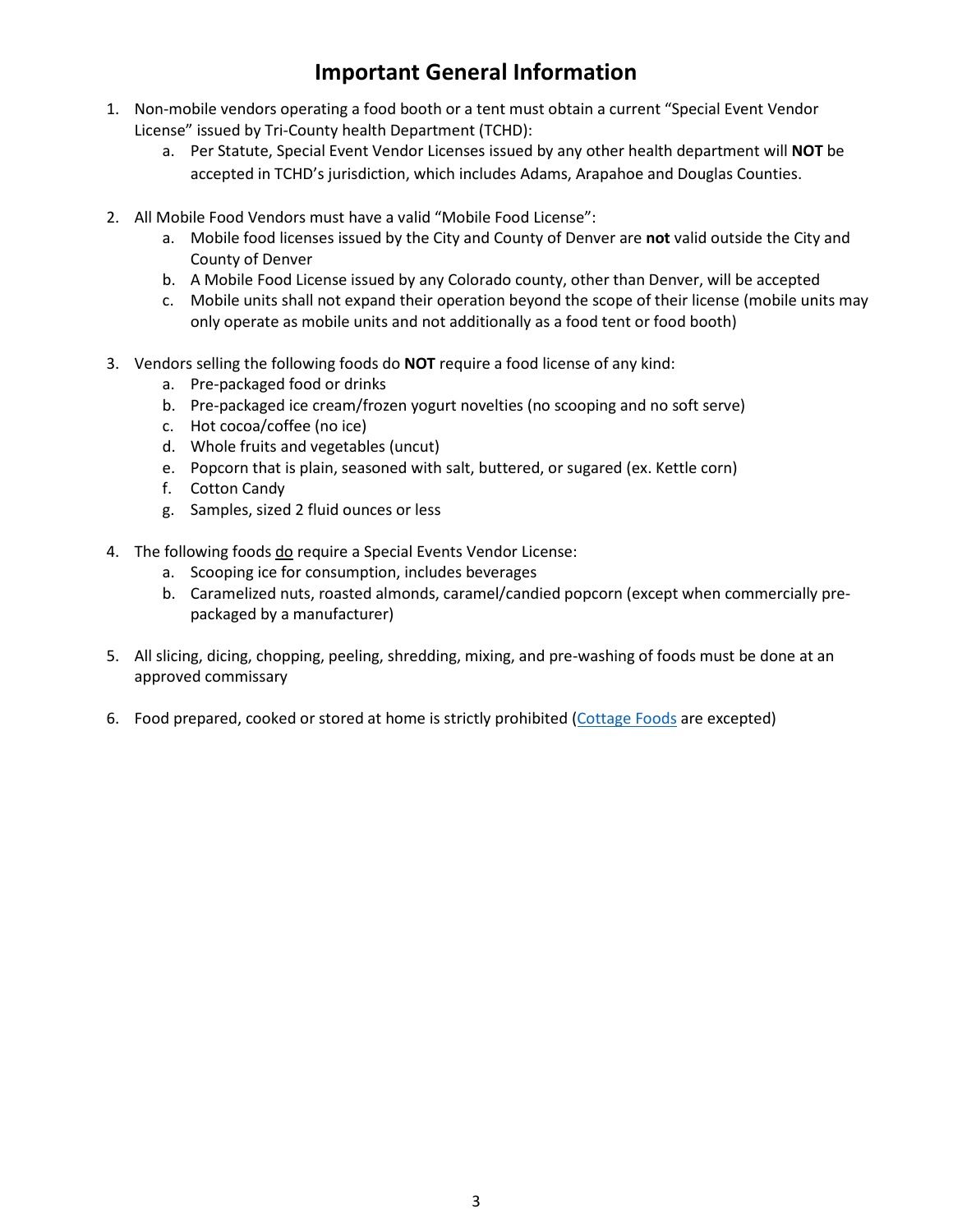### **Please read each section and initial to indicate your understanding**

### **Food Service**

- If they already have one, please provide a copy of the license for each mobile and non-mobile food vendor.
- All food vendors shall be properly licensed and shall comply with the Colorado Retail Food Regulations[: DEHS\\_RetailFd\\_FoodCodeRegs\\_Jan2019.pdf - Google Drive](https://drive.google.com/file/d/18-uo0wlxj9xvOoT6Ai4x6ZMYIiuu2v1G/view)
- Please contact your local TCHD Environmental Health Office for assistance with obtaining necessary mobile or special event vendor licenses and approval:

Castle Rock office located at 410 South Wilcox Street, 303-663-7650 Commerce City office located at 7190 Colorado Blvd Ste 200, 303-288-6816 Aurora office located at 15400 E. 14th Place, 303-363-3055 Administration office located at 6162 S. Willow Drive, 720-200-1670

**Coordinator Initials \_\_\_\_\_\_\_\_\_**

#### **Water**

Access to a safe, potable water tap shall be provided on site. Bottled water is acceptable. Food vendors must bring their own water supplies and adequate backflow prevention shall be provided where indicated. For water supplied from a well(s): Protect wellheads from contamination by maintaining adequate distance from wellhead, provide proper drainage, manage manure accumulation, keep animal holding areas away from the well, etc.

#### **Coordinator Initials \_\_\_\_\_\_\_\_\_**

### **Wastewater**

Wastewater from food booths, mobile food vendors, and other sources shall **not** be disposed of on the ground or into storm drains. Wastewater must be properly disposed of through a sanitary sewer system.

**Coordinator Initials \_\_\_\_\_\_\_\_\_**

#### **Restrooms**

An appropriate number of toilets must be provided for attendees. Handwashing stations with running water, soap, paper towels, and a waste bin should be provided near the toilets. Arrangements should be made to clean and disinfect high touch surfaces in restrooms, including portable toilets frequently during the event. Arrangements should be made for service or replacement of portable toilets as needed during and after the event. Arrangements should be made to monitor supplies including toilet paper, soap, and paper towels.

**Coordinator Initials \_\_\_\_\_\_\_\_\_\_**

### **Solid Waste**

Trash and recycling receptacles should be provided at the event. They should be emptied regularly, and managed in such a way that nuisances are avoided.

**Coordinator Initials \_\_\_\_\_\_\_\_\_\_**